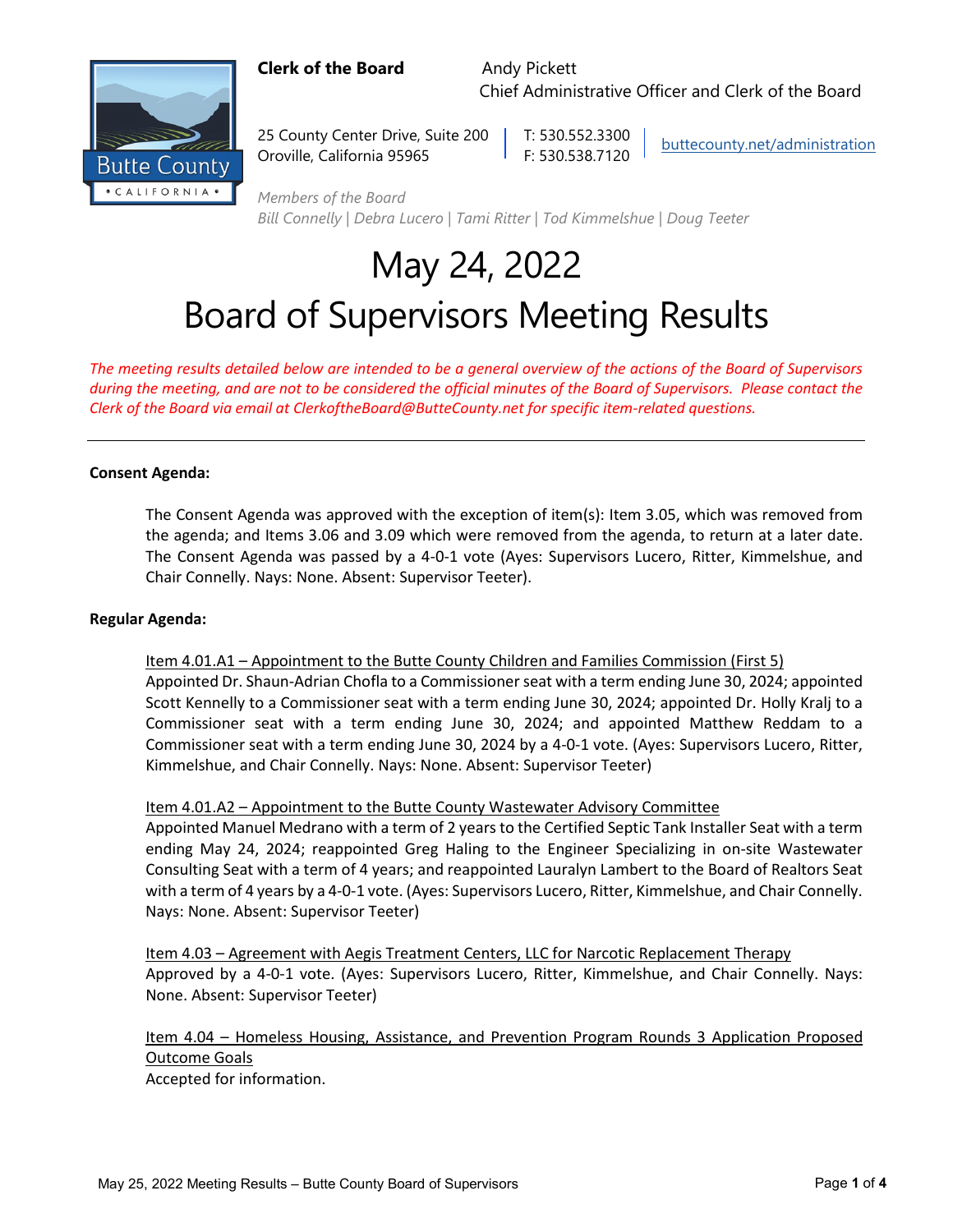Item 4.05 – Termination of Local Health Emergency Declaration Due to Covid-19 Approved by a 4-0-1 vote. (Ayes: Supervisors Lucero, Ritter, Kimmelshue, and Chair Connelly. Nays: None. Absent: Supervisor Teeter)

Item 4.06 – Resolution Authorizing Butte-Glenn Community College District to Sell Bonds Directly Approved by a 4-0-1 vote. (Ayes: Supervisors Lucero, Ritter, Kimmelshue, and Chair Connelly. Nays: None. Absent: Supervisor Teeter)

Item 4.07 – Letter of Support for Removal of Butte County from Future California Executive Orders Regarding Rental Housing Price Gouging

Motion Failed by a 2-2-1 vote. (Ayes: Supervisor Kimmelshue and Chair Connelly; Nays: Supervisor Lucero and Ritter; Absent: Supervisor Teeter)

#### **Public Hearings and Timed Items:**

Item 5.01 - 9:30AM - Timed Item - City of Chico Pallet Shelter Update Accepted for information.

Item 5.02 – 10:00AM - Timed Item - Itemized Costs and Penalties Related to Nuisance Abatement to Record a Lien and Impose a Special Assessment

A. Code Enforcement Case Number CE19-00451 at 24 Thompson Flat Cemetery Road, Oroville; APN: 031-060-050

 Approved the proposed lien and special assessment in the amount of \$77,675.85 by a 4-0-1 vote. (Ayes: Supervisors Lucero, Ritter, Kimmelshue, and Chair Connelly. Nays: None. Absent: Supervisor Teeter)

B. Code Enforcement Case Number CE21-01114 at 0 Summer View Drive, Oroville; APN: 072-280- 012

 Moved to allow 30 days for negotiations to occur and if no payment is received by appellant after that time, the original proposed lien and special assessment will be imposed. Passed by a 4-0-1 vote. (Ayes: Supervisors Lucero, Ritter, Kimmelshue, and Chair Connelly. Nays: None. Absent: Supervisor Teeter)

- C. Code Enforcement Case Number CE21-01006 at 0 Condor Road, Cherokee; APN: 041-360-046 Moved to allow 30 days for negotiations to occur and if no payment is received by appellant after that time, the original proposed lien and special assessment will be imposed. Passed by a 4-0-1 vote. (Ayes: Supervisors Lucero, Ritter, Kimmelshue, and Chair Connelly. Nays: None. Absent: Supervisor Teeter)
- D. Code Enforcement Case Number CE21-01727 at 13310 Meadow Springs Drive, Concow; APN: 058-330-046

 Approved the proposed lien of \$60,500 and a special assessment of \$6,244.60 by a 3-1-1 vote (Ayes: Supervisors Lucero, Kimmelshue, and Chair Connelly. Nays: Supervisor Ritter. Absent: Supervisor Teeter)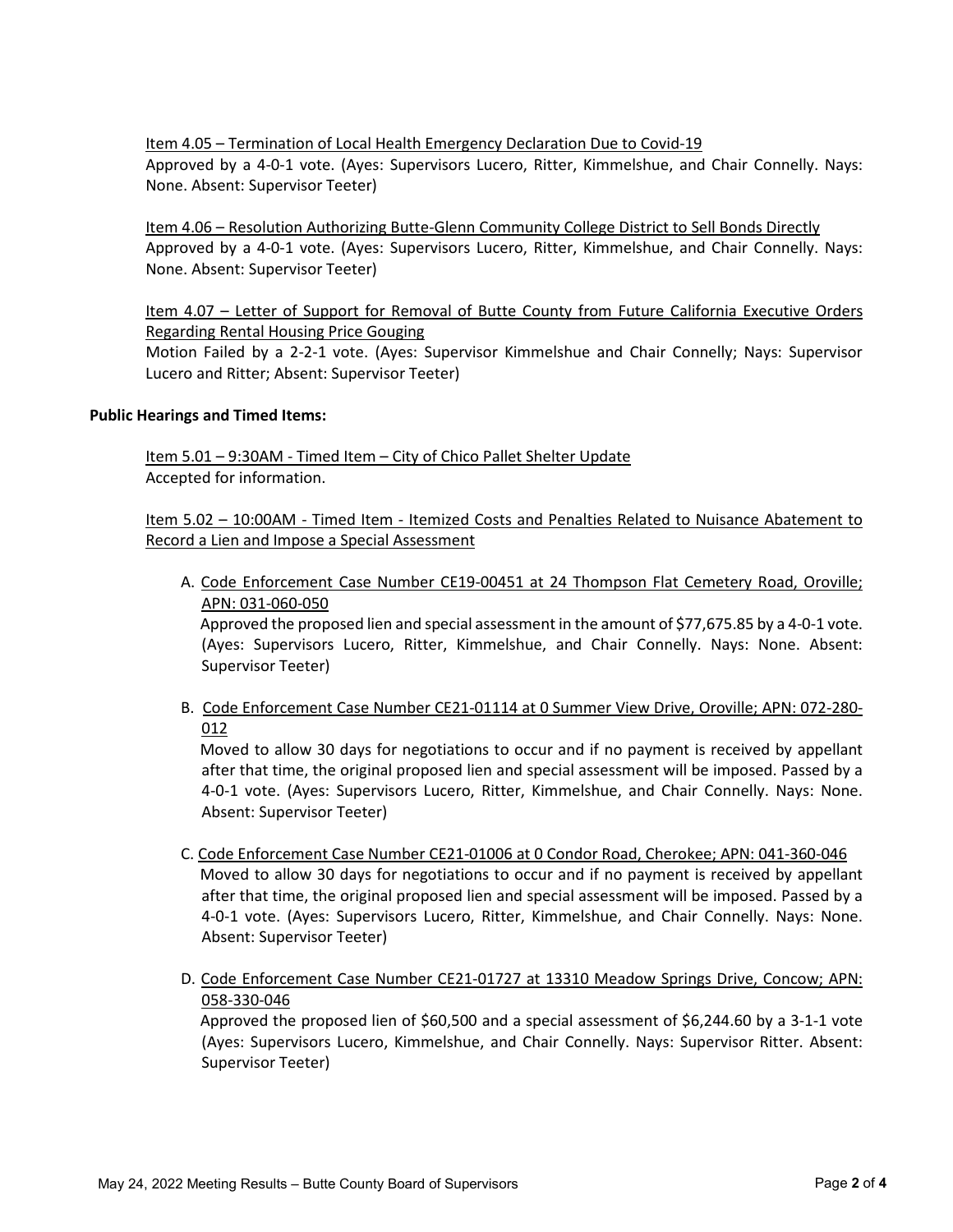E. Code Enforcement Case Number CE21-01540 at 955 Encina Grande Road, Berry Creek; APN:061- 580-007

Item removed from the agenda, as a settlement was reached.

- F. Code Enforcement Case Number CE21-00976 at 1395 Vilas Road, Cohasset; APN: 056-440-010 Approved the proposed lien of \$60,500 and a special assessment of \$6,244.60 by a 3-1-1 vote (Ayes: Supervisors Lucero, Kimmelshue, and Chair Connelly. Nays: Supervisor Ritter. Absent: Supervisor Teeter)
- G. Code Enforcement Case Number CE21-01101 at 0 Forbestown Road, Oroville; APN:072-270-012 Approved the proposed lien of \$60,500 and a special assessment of \$6,244.60 by a 3-1-1 vote (Ayes: Supervisors Ritter, Kimmelshue, and Chair Connelly. Nays: Supervisor Lucero. Absent: Supervisor Teeter)
- H. Code Enforcement Case Number CE21-01225 at 2850 Bohemia Avenue, Palermo; APN: 027-060- 067

Approved the proposed lien and special assessment in the amount of \$77,675.85 by a 4-0-1 vote. (Ayes: Supervisors Lucero, Ritter, Kimmelshue, and Chair Connelly. Nays: None. Absent: Supervisor Teeter)

Item 5.03 – 11:00AM - Timed Item – Resolution Renewing the Temporary Closure of County Portions of Humboldt Road to Vehicular Traffic Between Chico City Limits and Highway 32 Approved by a 4-0-1 vote. (Ayes: Supervisors Lucero, Ritter, Kimmelshue, and Chair Connelly. Nays: None. Absent: Supervisor Teeter)

Item 5.04 – 11:30AM – Timed Item – Application for Outdoor Festival License for Golden Valley Broadcasters

Approved by a 4-0-1 vote. (Ayes: Supervisors Lucero, Ritter, Kimmelshue, and Chair Connelly. Nays: None. Absent: Supervisor Teeter)

Item 5.05 – 1:30PM – Timed Item – History and Scope of Butte County Code Chapter 33 Accepted for information.

#### Item 5.06 – 1:45PM – Timed Item – Department of Water and Resource Conservation Strategic Plan 2022-2027

1) Approved by a 4-0-1 vote. (Ayes: Supervisors Lucero, Ritter, Kimmelshue, and Chair Connelly. Nays: None. Absent: Supervisor Teeter) 2) Direction provided to staff.

#### Item 5.07 – Consideration of Butte County Member Agency Contribution to the Vina Groundwater Sustainability Agency

Motion failed by 2-2-1 vote (Ayes: Supervisor Kimmelshue and Chair Connelly, Nays: Supervisors Lucero and Ritter, Absent: Supervisor Teeter).

**Closed Session:** There were no announcements out of closed session.